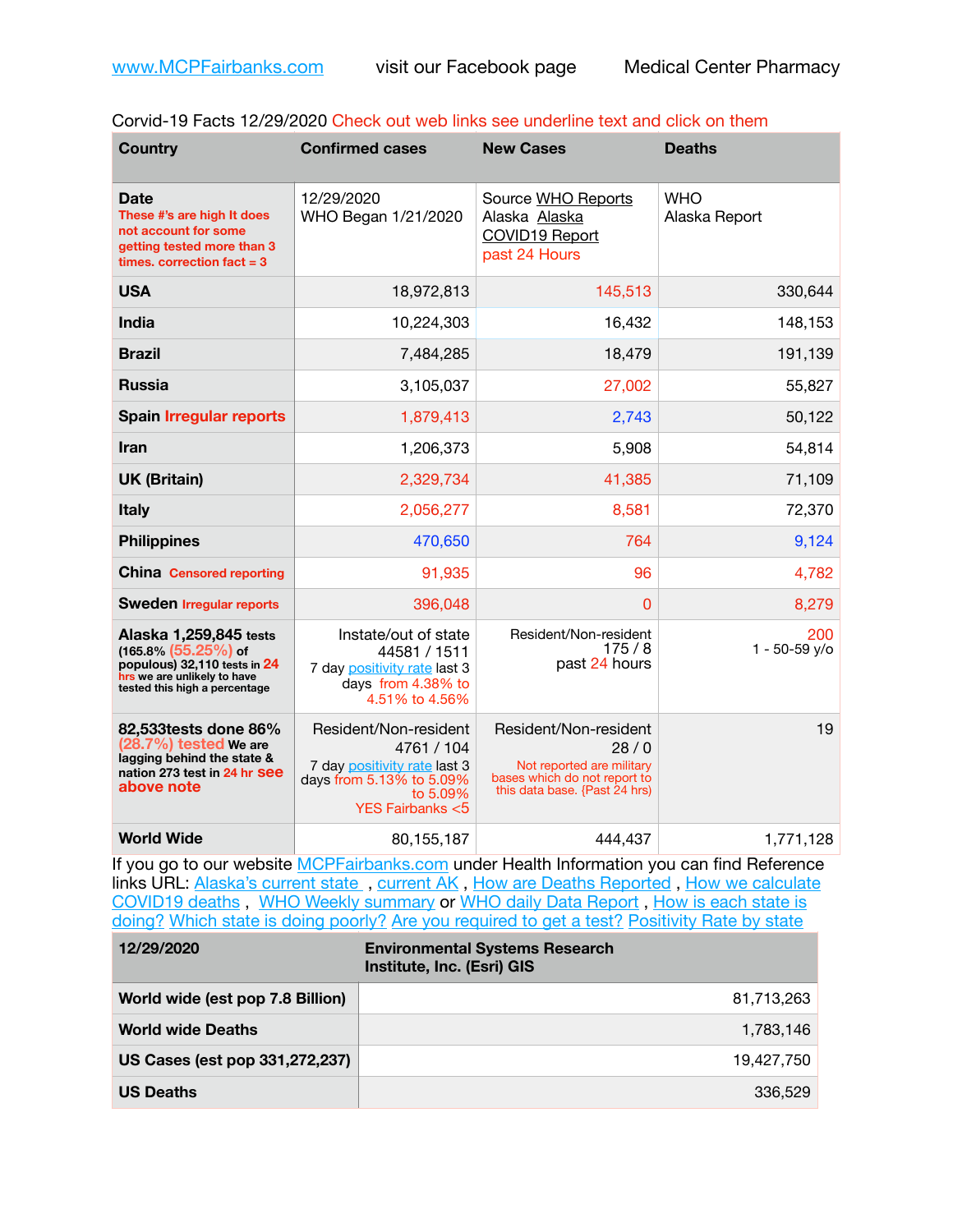The US has 2.8 hospital beds per 1000 our needs could be 56, China had 4.3, Italy 3.2, South Korea 12.3

Impact of COVID-19 on the US Healthcare system

Estimated US Population 331.3 million 117.4% (39.1%) have been tested (388.5 million) Estimated 5% of US population will test positive for Covid-19 16.56 million (currently 19.4 Million have) we have currently tested an est. 388.5 million based on 19.4 mill that have tested positive discount some of these numbers by 67% to account for multiple testing of same person.

If 8% will require hospitalization of the 16.56 million positive cases, we would need 1.325 million beds. Estimated by the American Hospital Association there are 800,000 staffed beds available. 

The USNS Mercy and Comfort added 2,000 staffed beds, not ICU

Of these estimated to be admitted to ICU 960,000. to ICU beds The US has 16,000 ICU beds we have 68,000-85,000 beds ve have 68,000-85,000 beds

 The Needs US could need 299,000beds with ventilators <16,000 ventilators

**Summation:** Estimated needs could be 1.325 million hospitalized beds for just COVID-19 patients alone. If positives represents 5% of test run, then approximately 388.5 million have been tested, we have no idea how many tests have been run or how many multiple tests conducted on the same person, resulting in 19.4 million positive tests run with 336529 with 2413 deaths in the past 24 hours, ave 2008/ day. In AK, with 44581 positive cases 5.87% of Alaska, 984 hospitalizations, and 200 deaths. Hospitalization rate is 2.21% of those that test positive, Death Rate 0.448% overall or 20.3% of those hospitalized.

Normal ICU stay 5-7 days, estimated ICU stay for COVID-19 2-3 weeks and they could tie up a ventilator for that length of time also, helping only 1/3 as many patients.

This is why we need to flatten the curve by social spacing and only essential travel.

Expected Death (these are just estimates based on other countries) if 5% of the US Population (16.56 million) test positive and if

1% die = 165,600 people

2% die = 311,200 people

3% die = 496,800 people

6% die = 993,600 people obviously we have passed the 1.325 million positive cases so if 5% of the US population (16.56 million) test positive and 6% of those die = 993,600 deaths if no vaccine, or if 3.09% (511,704) will die, we are 1/3 of the way there in 25 weeks.

 World wide death rate of positive tests actually 2.18%. The US is at 336529 1.73% of those actually tested positive, that is 71% lower death rate than when we started in 3/2020 , started at 6%. There are 7.8 Billion people in the world 331 million live in the US (4.2% of the world's population). The US deaths represents 18.87% of the world's death numbers and 23.77% of worldwide confirmed cases. In comparison to the flu in the US

CDC Estimates. From 2010 to 2016, the flu-related death rate was between 12,000 and 56,000, with the highest season being 2012 to 2013 and the lowest being 2011 to 2012. Most deaths are caused by complications of the flu, including pneumonia or a secondary bacterial infection of the heart or brain. or 2,000 to 9,333 per year. In 2020 in the US has 19 million cases 180,000 hospitalized and 10,000 (0.052%) have died, typically it is 2% will die, compared to 1.74% with COVID19. 116.2% (US), 165% (Alaska), & 86.1% (Fbks) are still too few to protect us from future outbreaks. Experts feel that we need either need people to get infected with the virus and develop antibodies or get vaccinated to create immune antibodies to protect us, that we need  $>60\%$  of the population to have positive antibody tests and preferably 70-90%, one expert felt they would not feel confident til >85% were positive, to give assurance (herd immunity) in order to go without masks and social distancing. NY City seems to have the highest number at 20%. Testing is so important. Currently we are testing at 38.8 Million tests per month. At this rate to test everyone once it will take 8.45 months or over 0.71 years. To test 3 times it would take 25.35 months or 2.13 years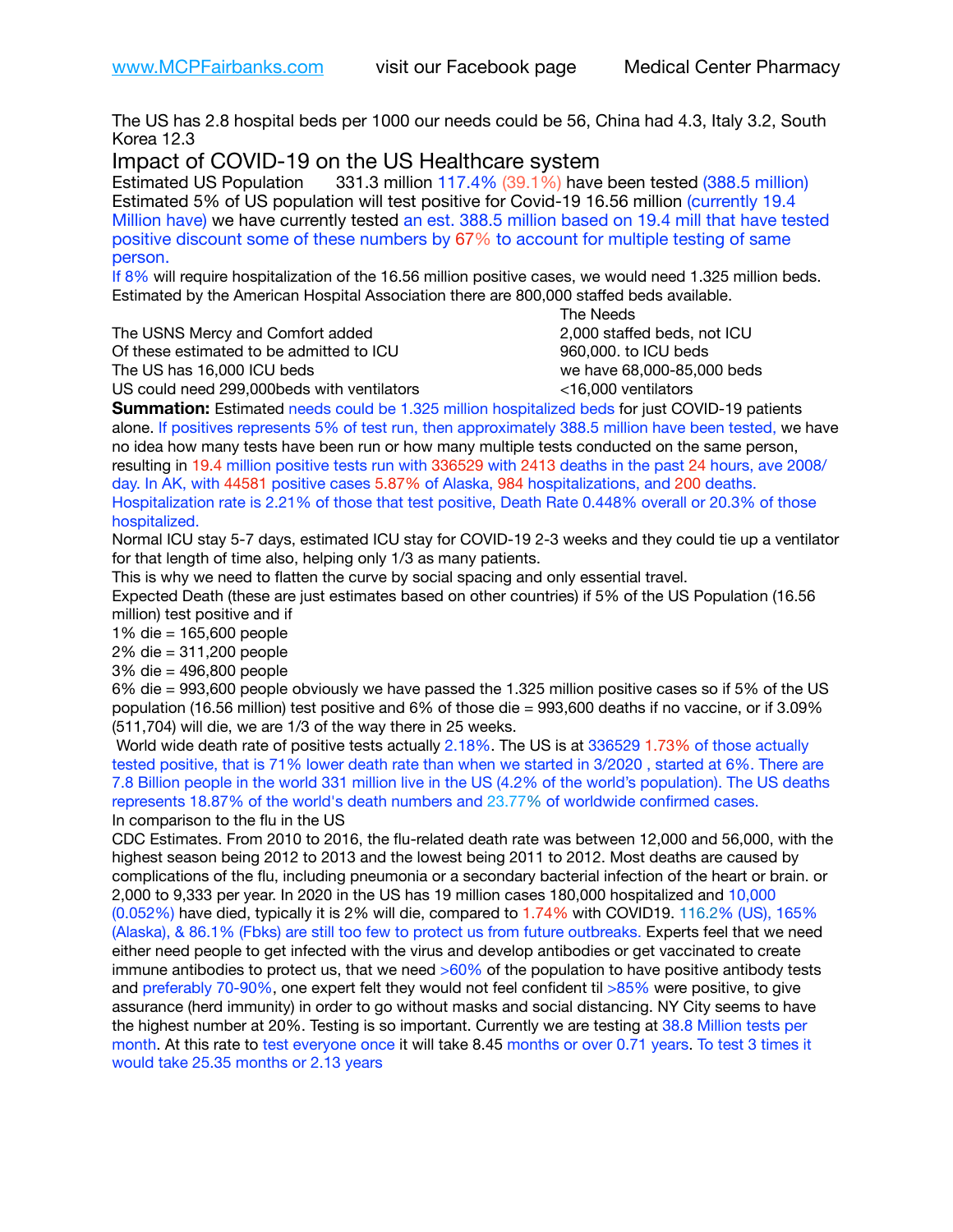The Flu (Influenza kills approximately 1-2% of those infected, SARS killed 800 people total, COVID19 appears to kill 1.73% of those that test positive or -0.87 times (0.13%) less deadly than the flu and seems to be more contagious. (Seems to spread more readily)

Alaska has 44581 so far, 4761 in Fairbanks or 1 of every 10 of Alaskans, and was 1 in 10, with 200 deaths, the first case was transient foreign airline crew member. Interesting, the Source of Alaska's SARS-Cov2 virus originated not from East Asia by travelers or the west coast (Washington where it was first observed) , but came from the east coast of the US, and they were inoculated first from Europe, accordingly from New York's Governor and CDC.

**Best practice protection** is good personal Hygiene do not touch eyes, nose, mouth, wash hands frequently for at least 20-30 seconds, before you touch your face, and observe personal spacing of 6-18 feet. Remove your shoes in your house, frequently clean surface areas, let the cleaner sit 15-20 sec before wiping off. **We are recommending to wear any kind of mask.**

Drug treatment is being researched, but as yet not been verified, only suggested. Best to isolate those sick and isolate those most susceptible (old and preconditioned with risk factors)

**Risk factors:** Cardiovascular disease (56.6%), Obesity (41.7%), Diabetes (33.8%), age >60, respiratory problems, especially smokers or those who vape, High Blood Pressure

If you have been exposed self isolate for 2-4 weeks

One episode in China, a man tested negative for 27 days before showing symptoms. So Isolation may want to be considered up to 4 weeks not just 2 weeks.

Italy 1 in 10 positive cases admitted to ICU due to Hypoxic failure requiring mechanical ventilation. In NY it was 1 in 7 that required hospitalization, of the 5700 hospitalized 2634 were discharged (79% (2081)) or added (21%(553)), 9 in 10 put on a ventilator died.

Public policy development and education is important. How Long does Covid-19 stay on objects

| Air                              | up to 3 hours |
|----------------------------------|---------------|
| Copper                           | 4 hours       |
| Cardboard (Amazon Box)           | 24 hrs        |
| Plastic surfaces/Stainless Steel | 72 hours      |
| Mucosal surfaces                 | unknown       |



Viral Antigen and Viral RNA tells us you have the disease and can spread the disease and can or are currently sick. IgM (short term) and IgG (long term antibodies) tells us you have experienced the virus or had the vaccine, and got over it. You may be resistant if your [antibody](https://www.cdc.gov/coronavirus/2019-ncov/lab/resources/antibody-tests.html)  [levels](https://www.cdc.gov/coronavirus/2019-ncov/lab/resources/antibody-tests.html) are high enough. [Current](https://l.facebook.com/l.php?u=https://www.itv.com/news/2020-10-26/covid-19-antibody-levels-reduce-over-time-study-finds?fbclid=IwAR3Dapzh1qIH1EIOdUQI2y8THf7jfA4KBCaJz8Qg-8xe1YsrR4nsAHDIXSY&h=AT30nut8pkqp0heVuz5W2rT2WFFm-2Ab52BsJxZZCNlGsX58IpPkuVEPULbIUV_M16MAukx1Kwb657DPXxsgDN1rpOQ4gqBtQsmVYiWpnHPJo2RQsU6CPMd14lgLnQnFWxfVi6zvmw&__tn__=-UK-R&c%5B0%5D=AT1GaRAfR_nGAyqcn7TI1-PpvqOqEKXHnz6TDWvRStMnOSH7boQDvTiwTOc6VId9UES6LKiOmm2m88wKCoolkJyOFvakt2Z1Mw8toYWGGoWW23r0MNVBl7cYJXB_UOvGklNHaNnaNr1_S7NhT3BSykNOBg) [View of](https://www.livescience.com/antibodies.html)  [antibodies/immunity](https://www.livescience.com/antibodies.html)[.](https://www.itv.com/news/2020-10-26/covid-19-antibody-levels-reduce-over-time-study-finds) We have tested currently 165.8% (55.25%) of the Alaskan

## Updated graph numbers.

| Project outward<br>Exhalation can spray<br>spittle (droplets) | $1.5$ m $(4.9$ ft) |
|---------------------------------------------------------------|--------------------|
| Coughing                                                      | 2 m (6.6 ft)       |
| Sneeze                                                        | 6 m (19.7 ft)      |
| Development of immune response                                |                    |
| Early viral testing tests to see if you                       |                    |
| currently have the virus.                                     |                    |
| Later antibody testing tells us if you have                   |                    |
| been exposed and survived. But does not                       |                    |
| tells us if you have immunities to the virus.                 |                    |
| We will need to have both tests done in                       |                    |
| order to open the community                                   |                    |

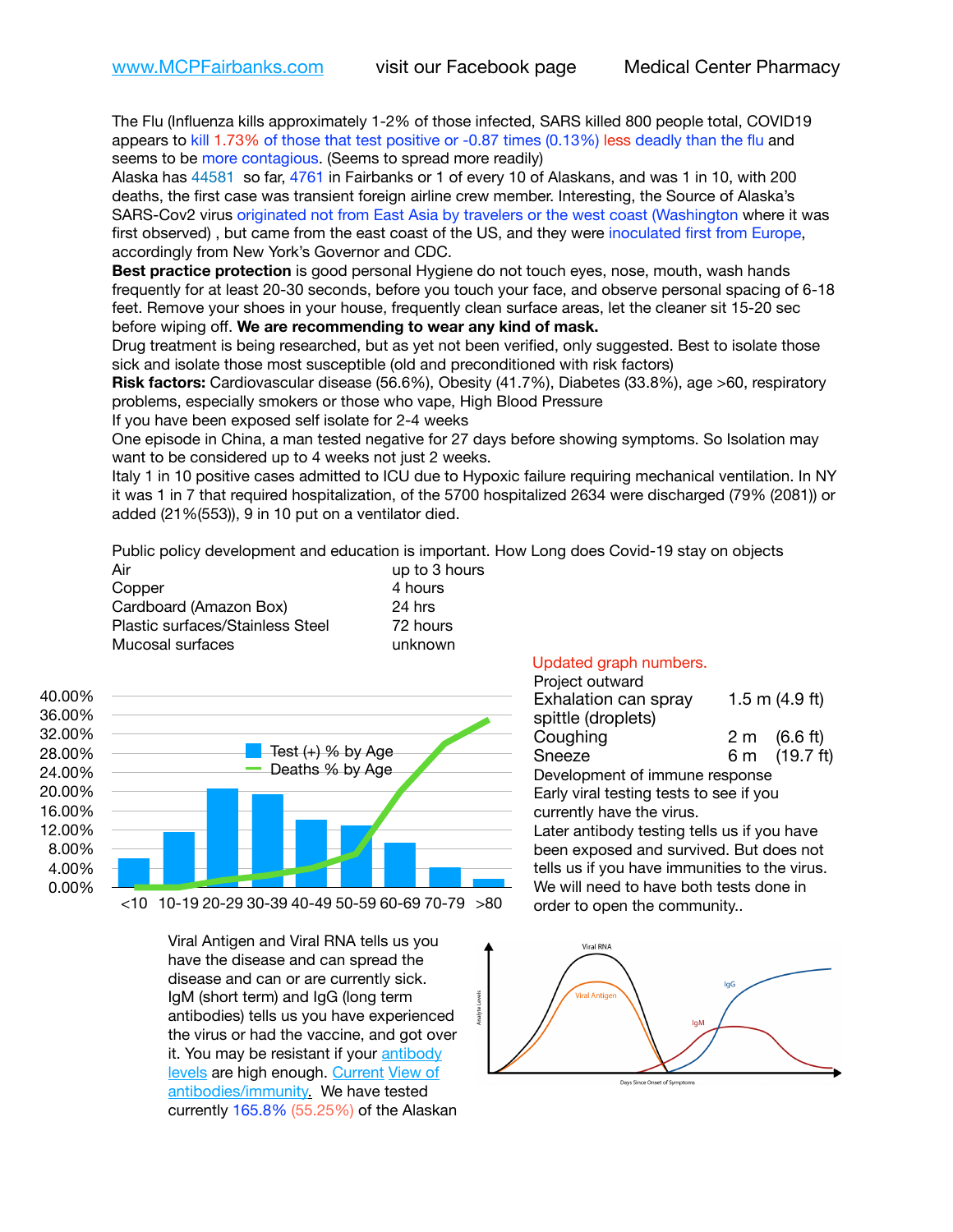population and over little over 117.4% (39.1%) of the US population, discount these numbers by 67% to reflect multiple testing of the same person. To be safe, we need at least 25% to see if we are making progress,  $60\%$  to [barely qualify](https://www.nature.com/articles/d41586-020-02948-4) to be safe, and  $70-90\%$  to be assured we will not see a second wave of sickness. Some experts will [not feel safe til we are at 85%.](https://www.bannerhealth.com/healthcareblog/teach-me/what-is-herd-immunity)

Three types of clinical laboratory COVID-19 or SARS-CoV-2 tests are being developed: Molecular Gene sequencing (current method), Viral antigen (testing parts of the virus), Host antibody tests (serology). They detect the virus in different ways.

Mask & Mask Usage: N95 filter out 95% of the particles in the air 3 microns in size or larger.

Mold sizes are about 10-12 microns in size. Bacteria are larger, so is dust

Gas molecules and viruses are smaller. PM2.5 are 2.5 microns in size.

**Viruses** can be 1 micron in size, 0.3 micron in size, or 0.1 microns in size, so they **will pass right through**. **We recommend wearing any mask, the mask may provide up to 5 times the protection** over **wearing no mask at all**. It still **does not protect** the wearer from contracting the infection, it **can inhibit** the spreading, something is **better than nothing at all**.

**Remember there is a clean side ( the side towards you) and a dirty side,** the side to the contaminated air is dirty. If you are COVID positive then this is reversed. When handling the mask, do not touch the dirty side and then touch your face, Wash properly your hands first after touching the dirty side before touching your face. If you are infected the dirty side is the inside surface of the mask.

Wash your homemade mask in hot water wash >133F (for at least 10 minutes) and rinse to sanitize with high heat >133F Plus and a weak bleach or peroxide (not Both) the mask. Daily if possible. If you are a frontline health care provider with a homemade fabric mask 2 hours. Do not touch the dirty side.

Alcohol solutions should be 60-80% alcohol 70% is optimal. **Keep wet and rub 30 seconds**, or Happy Birthday song sung 3 times.

Hydrogen peroxide diluted to 2% or 4 teaspoonful per quart of water (20ml per 946ml) Bleach the same ratio **Vinegar and ammonia are good cleaning agents, not disinfectants**.

**Do not mix** any of these agents together, toxic fumes can result.

**Disinfectants, in order to be effective**, should remain on the applied surface, to be cleaned moist **(wet) for 30 seconds to 4 minutes** depending on material. Caution may dissolve glue or adhesives or bleach and discolor items, check with manufacturers. Do not let it get inside electronic devices. UV (10 minutes), [UV light](http://www.docreviews.me/best-uv-boxes-2020/?fbclid=IwAR3bvFtXB48OoBBSvYvTEnKuHNPbipxM6jUo82QUSw9wckxjC7wwRZWabGw) only kills where it can see.

## **Myths**

Taking hot baths, using colloidal silver, eating garlic soup, gargling with bleach are not proven to be effective. We have already seen using chloroquine taking the wrong form in the wrong dose can be fatal, one death and one critically injured. (see Arizona couple after listening to the president)

**We have heard of all kinds of cures.** To date there is no curative or preventative treatments, only supportive therapy.

At this point there is **no proof** that Quinine, zinc, Hydroxychloroquine, Chloroquine, or Vitamin C works. As they say wives-tale at best, irresponsible reporting most likely. We have seen no information that they work, ineffective dosing issues, over-dosing issues, permanently killing the senses of smell or taste, inappropriate usage, cardiac arrhythmias, and death from the usage of these agents have been reported. The virus may die out with heat of summer, or cold weather, this is a myth

There are a couple of studies at show the virus can withstand 98F

We know the body tries to use up to 104F to potentiate our immune system, to kill viruses. Taking NSAID, Aspirin, Ach-Inhibitors, Arb's and you get the COVID-19 infection are not contraindicated and no clinical evidence that says you should stop any of these classes of medications. It would be misguided and ill advised if you did so

In other words, Unless your doctor makes changes, keep taking your medications unless told to do otherwise.